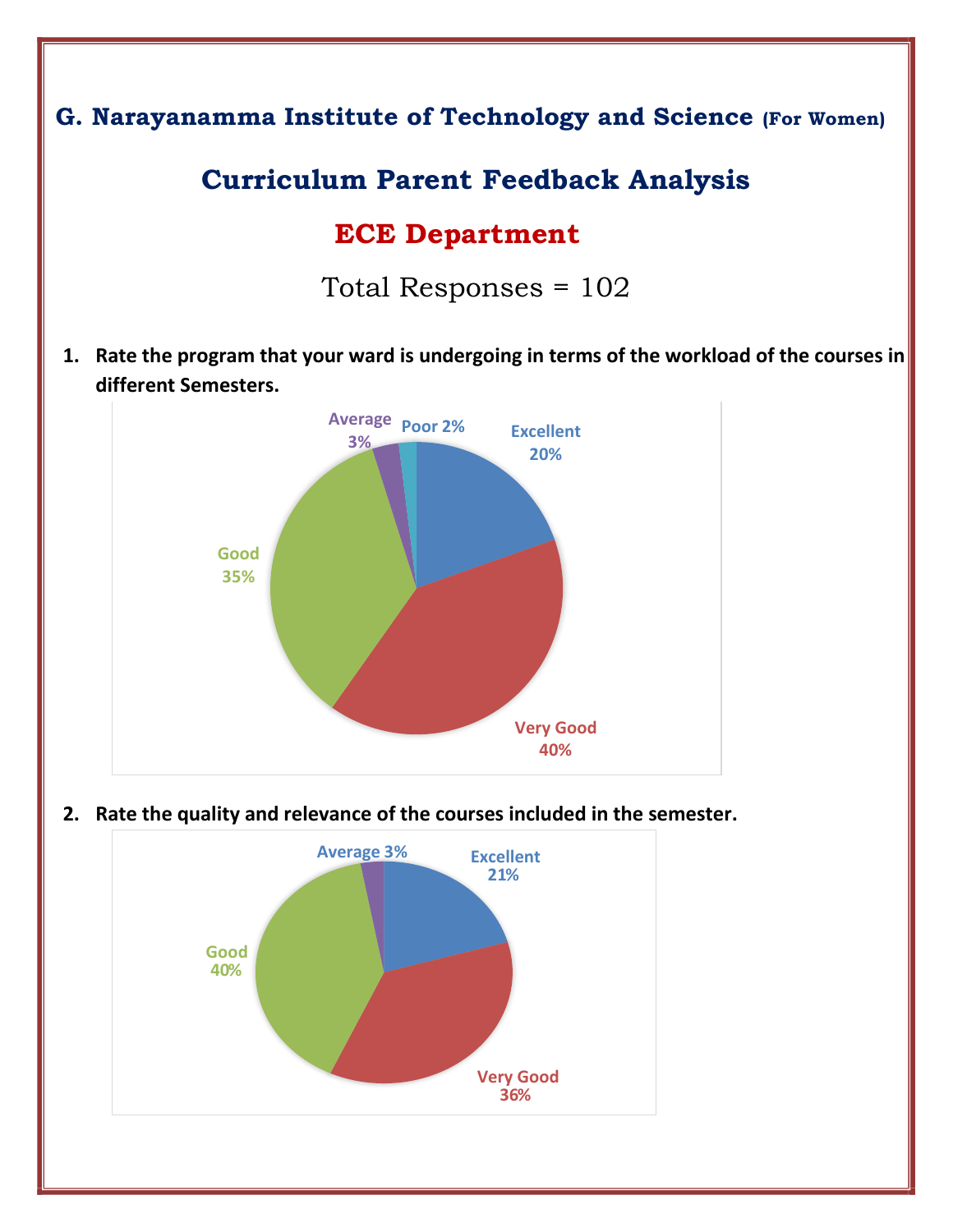

**4. Rate the treatment of the students by the faculty irrespective of the background of the student that includes Gender, caste, community creed etc. in teaching** 

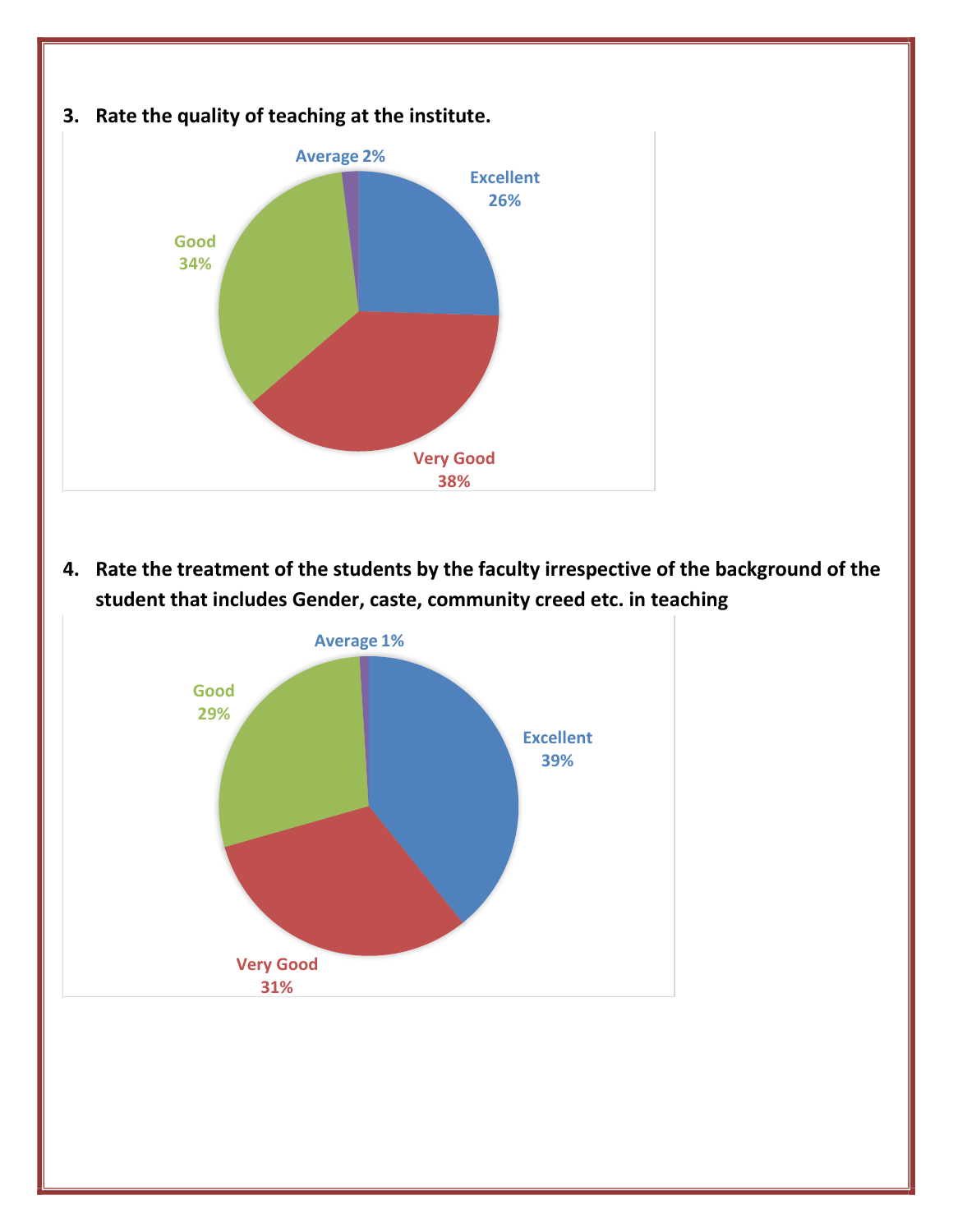

## **5. Rate the transparency of the evaluation system followed by the institute.**

**6. Rate the Outcomes that your ward has achieved from the course.** 

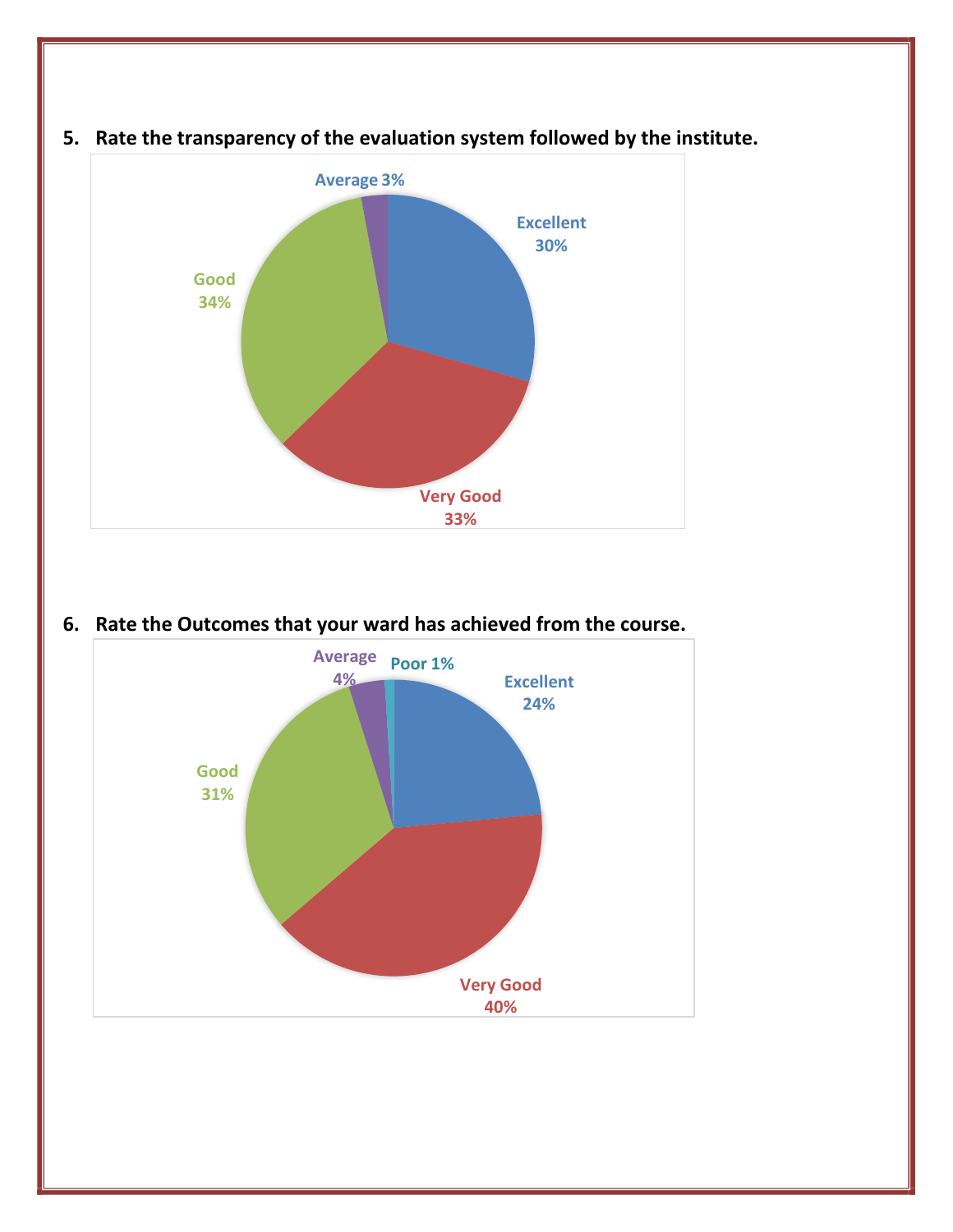**7. Rate the courses in terms of their relevance to the latest technologies or future technologies.** 



**8. Rate the overall facilities available at the institute contributing towards your wards selfgrowth.** 

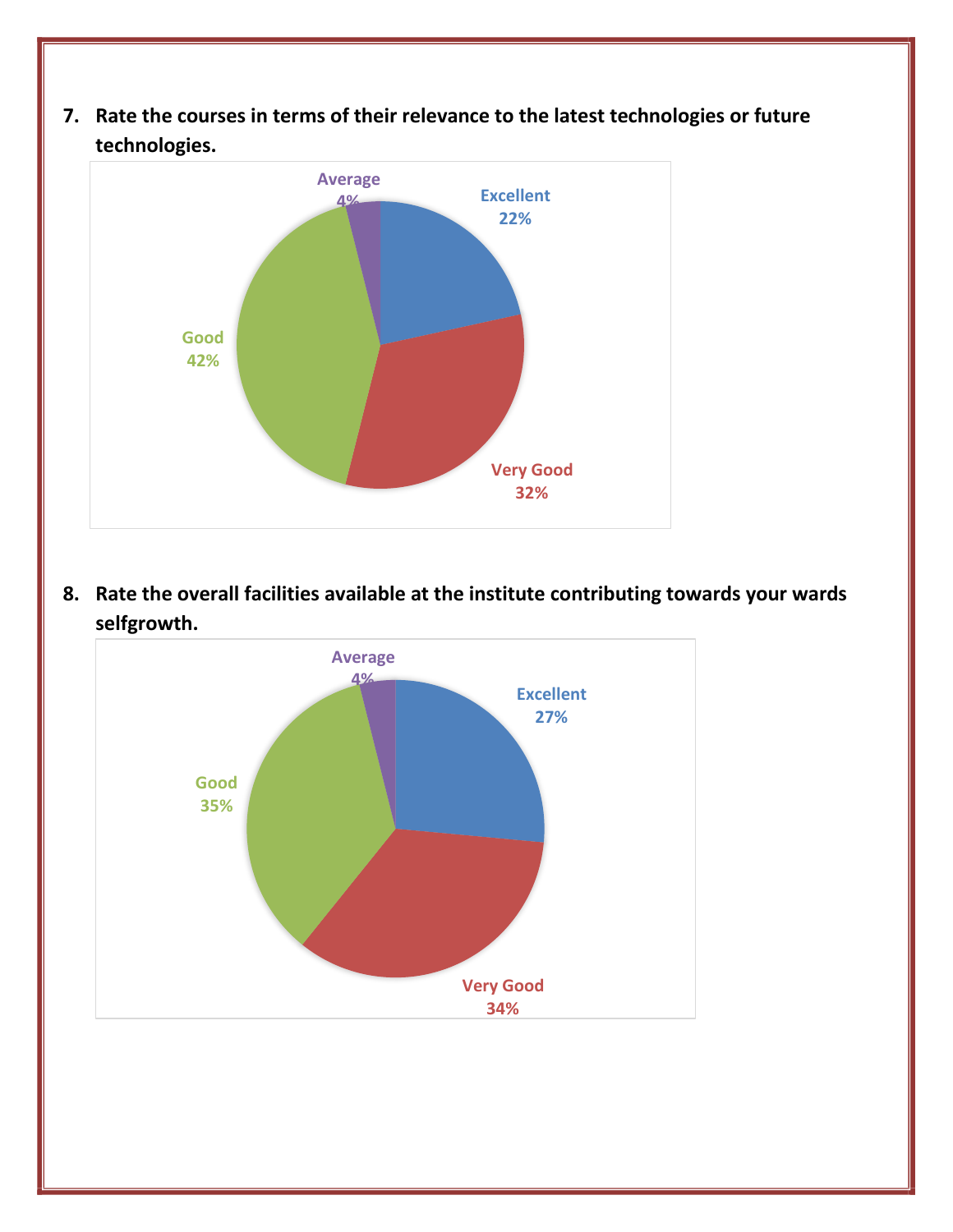

**9. Rate the institutes support and contribution for your ward in getting jobs and placements.** 

**10. Rate the transformation of your ward after the completion of the course.**